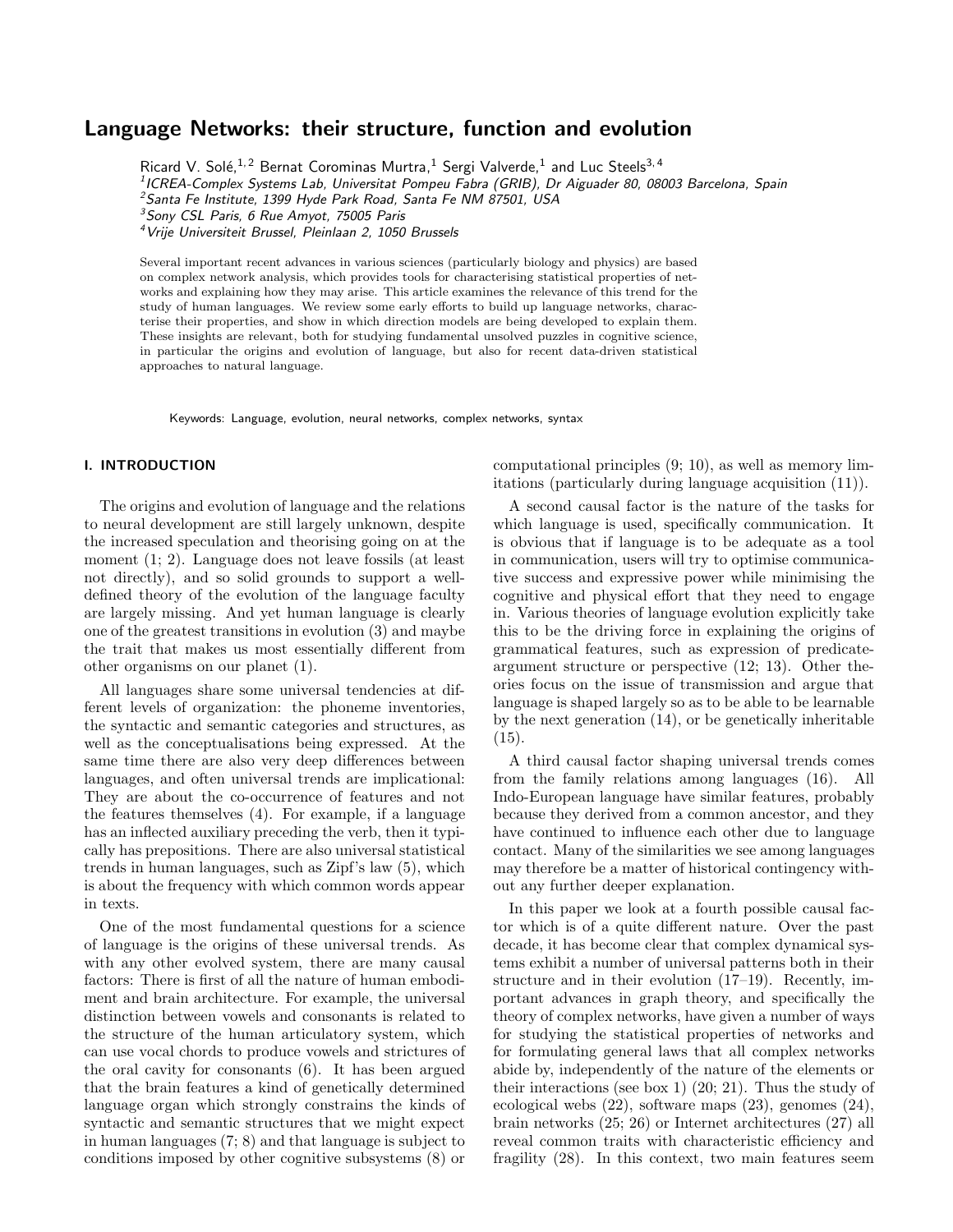$\blacksquare$ 

®»¨¯«³

ª ¼«

¯µ«¸

 ¼«¨Á«ů©»¿ might

ªn«®<sup>³</sup>

« in → silist i

speak

Á ¨¨§º¿«

«²

simply

¼ «ªn®¼À¨

º»¼³«¸

ab out

°!±

≀ a Ifoot∩i

and

ª§¨¨

²ª@«³

²§¯¯§Å§¨ª

 $\bullet$ 

¨À«¯Å<sup>µ</sup>

ª§¯© ¼<sup>¬</sup>

 $\mathbf{A}$ "But, you may say, we asked you to speak about women and fiction -what has got to do with a room of one's own? I will try to explain. When you asked me to speak about women and fiction I sat down on the banks of a river and began to wonder what the words  $\overline{\mathbf{m}}$  meant. They might mean simply a few remarks about Fanny Burney; a dew more about Jane Austen; a Tribute to the Bröntes and a Sketch of Haworth Parsonage under snow; some witticism if possible about Miss  $\tilde{M}$ itford; a respectful allusion to George Elliot; a reference to Mrs Gaskell and one would have done. But at second sight the words seemed not so simple."



µ®¾i«done

Ë

under

parsonage<br>.

FIG. 1 How to build language networks. Starting from a given text (a) we can define different types of relationships among words, including precedence relations and syntactic relations. In (b) we show them using blue and black arrows, respectively. In figures (c) and (d) the corresponding co-occurrence and syntactic networks are shown. Paths on network (c) can be understood as the potential universe of sentences that can be constructed with the given lexicon. An example of such path is the sentence indicated in red. Nodes have been coloured according to the total (in- and out-) word degree, highlighting key nodes during navigation (The higher the degree the lighter its colour). In (d) we build the corresponding syntactic network, taking as a descriptive framework dependency syntax (50), assuming as criterion that arcs begin in complements and end in the nucleus of the phrase; taking the verb as the nucleus of well-formed sentences. The previous sentence appears now dissected into two different paths converging towards "try". An example of the global pattern found in a larger network is shown in (e) which is the coocurrence network of a fragment of Moby Dick. In this graph hubs we have the, a, of, to.

to be shared by most complex networks, both natural and artificial. The first is their small world structure. In spite of their large size and sparseness (i. e. a rather small number of links per unit) these webs are very well

connected: it is very easy to reach a given element from another one through a small number of jumps (29). In social networks, it is said that there are just *six degrees* of separation (i.e. six jumps) between any two randomly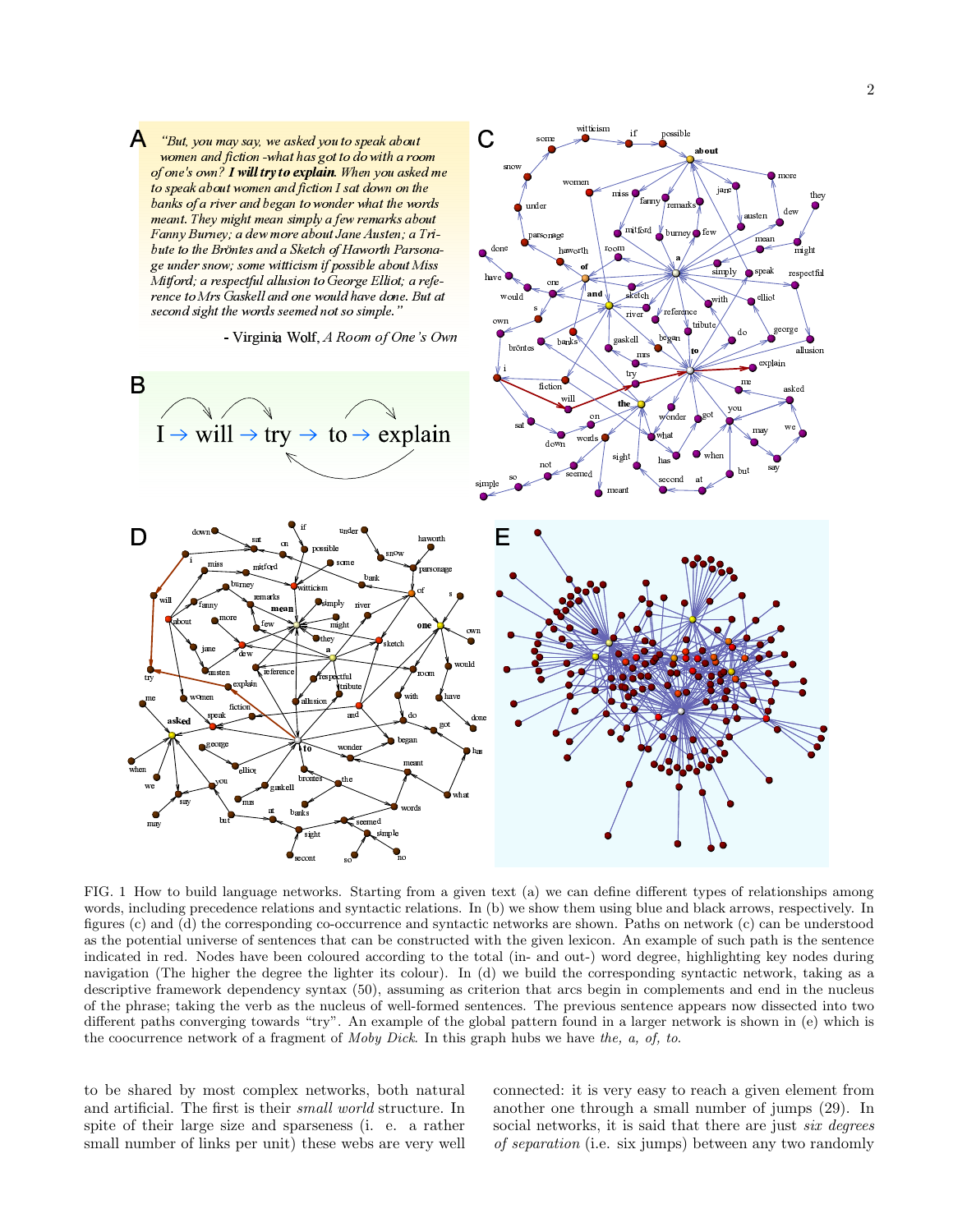chosen individuals in a country. The second is less obvious, but not less important: these webs are extremely heterogeneous: most elements are connected to one or two other elements and only a handful of them have a very large number of links. These hubs are the key components of web complexity. They support high efficiency of network traversal but are for the same reason their Achilles heel. Their loss or failure has very negative consequences for system performance, sometimes even promoting a system's collapse (30).

Language is clearly an example of a complex dynamical system (31; 32). It exhibits highly intricate network structures at all levels (phonetic, lexical, syntactic, semantic) and this structure is to some extent shaped and reshaped by millions of language users over long periods of time, as they adapt and change them to their needs as part of ongoing local interactions. The cognitive structures needed to produce, parse, and interpret language take the form of highly complex cognitive networks as well, maintained by each individual and aligned and coordinated as a side effect of local interactions (33). These cognitive structures are embodied in brain networks which exhibit themselves non-trivial topological patterns (25). All these types of networks have their own constraints and interact with the others generating a dynamical process that leads language to be as we find it in nature.

The hypothesis being explored in this article is that the universal laws governing the organization and evolution of networks is an important additional causal factor in shaping the nature and evolution of language (34). Commonalities seen in all languages might be an indicator of the presence of such common, inevitable generative mechanisms, independent on the exact path followed by evolution. If this is the case, the origins of language would be accessible to scientific analysis, in the sense that it would be possible to predict and explain some of the observed statistical universals of human languages in terms of instantiations of general laws. Current results within the new field of complex networks give support to this possibility.

## II. LANGUAGE NETWORKS

If network structure is a potential key for understanding universal statistical trends then the first step is clearly to define more precisely what kinds of networks are involved. It turns out that there are several possibilities (Fig 1). First of all we can look at the network structure of the language elements themselves, and this at different levels: semantics and pragmatics, syntax, morphology, phonetics and phonology. Second, we can look at the language community and the social structures defined by their members. Social networks can help understanding how fast new conventions propagate or what language variation will be sustained (35). Moreover, the network organization of individual

interactions has been shown to influence the emergence of a self-consistent language (36)

## Box 1. Measuring network complexity

Several key statistical measures can be performed on a given language network as we illustrate here by focusing on the co-occurrence of words. If  $\mathbf{W} = \{W_i\}$  is the set of words  $(i = 1, ..., N)$  and  $\{W_i, W_j\}$  is a pair of words, a link can be defined based on a given choice of word-word relation. The number of links of a given word is called its *degree*. The total number of links is indicated by  $L$ , and the average degree  $\langle k \rangle$  is simply  $\langle k \rangle = 2L/N$ .

Path length: it is defined as the average minimal distance between any pair of elements.

Clustering coefficient: is the probability that two vertices (e.g. words) that are neighbors of a given vertex are neighbors of each other. It measures the relative frequency of triangles in a graph.

Random graphs: they are obtained by linking nodes with some probability. The most simple example is given by the so called Erdös-Renyi (ER) graph for which any two nodes are connected with some given probability. For a random graph, we have very small clustering (with C  $1/N$ ) and  $D \approx \log N / \log \langle k \rangle$ .

Small world (SW) structure: this networks have a high clustering (and thus many triangles) but also a very short path length, with  $D \sim \log N$  as in random graphs. A small world graph can be defined as a network such that  $D \sim D_{rand}$  and  $C \gg C_{rand}$ .

Degree distributions: They are defined as the frequency  $P(k)$  of having a word with k links. Most complex networks are characterized by highly heterogeneous distributions, following a power law (scale-free) shape  $P(k) \sim k^{-\gamma}$ , with  $2 < \gamma < 3$ .

Third we can study the interaction between language, meaning and the world, for example in terms of semiotic landscapes and the semiotic dynamics that occurs over these landscapes, both in the individual and the group (37; 38). Each viewpoint can be the basis of network analysis but in this article we only focus on the first type of relations as this has been already been explored the most extensively.

To further narrow our focus, we will take words as the fundamental interacting units, partly because this is very common in linguistic theorising but also because it is relatively straightforward to obtain sufficient corpus data to be statistically significant, and because several large-scale projects are under way for manual annotation of text based on lexical entries, such as Wordnet (39)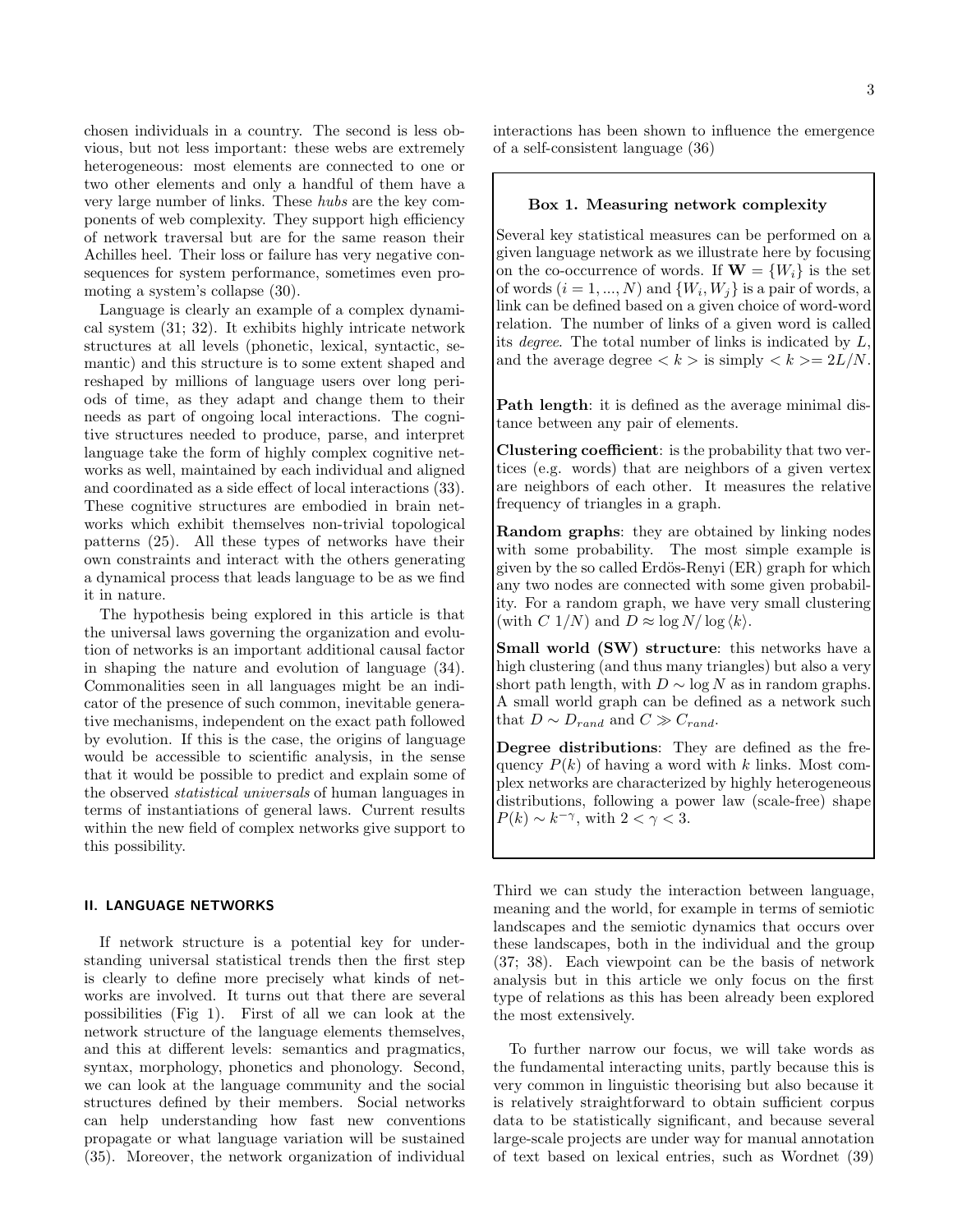

FIG. 2 Semantic webs can be defined in different ways. The figure shows a simple network of semantic relations among lexicalised concepts. Nodes are concepts and links semantic relations between concepts. Links are coloured to highlight the different nature of the relations. Yellow arcs define isa-relations (hypernymy) ( $Flower \rightarrow Rose$  implies that Flower is a hypernym of Rose). Two concepts are related by a blue arc if there is a part-whole relation (meronymy) between them. Relations of binary opposition (antonymy) are bidirectional and coloured violet. Hypernymy defines a treestructured network and other relations produce shortcuts that leads the network to exhibit a small world pattern -see Box 1-, making navigation through the network more easy and effective. (redrawn from (45))

and Framenet (40). We can then build for example the following kinds of networks:

Co-occurrence networks. (Fig.1b,e) Spoken language consists of linear strings of sounds and hence the first type of network that we can build is simply based on co-occurrence. Two words are linked if they appear together within at least one sentence. Such graphs can be undirected or directed. In undirected graphs the order of words in a sentence is considered irrelevant. It has been used for example in (41). A more realistic approach is to consider the order in which words co-occur and represent that in directed graphs (44; 46). Word order could partially reflect syntactic relations (47) and closeness between lexicalized concepts (48). Hence the study of such networks provides a glimpse of the generative potential of the underlying syntactic and semantic units. and we find hubs for words with low semantic content but important grammatical functions (such as articles, auxiliaries, prepositions, etc.). They are the key elements in sustaining an efficient traffic while building sentences. In figure 1C and example of shuch network is shown, with nodes colored proportionally to their degree. In these webs degree is directly related to frequency of appearance. Analysis of these networks in children, during language ac-

quisition reveal that a trade-off is present in terms of a balance between lexicon size and flexibility: Children with smaller lexicon display a network with higher connectivity. Moreover, the ontogeny of these webs is well described by looking at the emergence of hubs. Content words such as mama or juice are important at early stages but fade out in later stages as function words (particularly you, the, a) emerge together with grammar (46).

Syntactic networks. (Figure 1c,d) A second type of network focuses on syntax (42). They can be built up based on constituent structures, where units form higher level structures which in turn then behave as units in other structures. Constituent structures are usually described as the product of fundamental operations like *merge* (49) or *unify* (2). Dependency grammar (50) is a useful linguistic framework to build up syntactic networks because it retains the words themselves as fundamental nodes in a graph (Figure 1c). Many of these networks could be extracted automatically using techniques from data-driven parsing (51). Here hubs are functional words but we can see that the in- and out- degrees are different from the previous web based on precendence relations.

Semantic networks. (Fig.2) Semantic networks can be built starting from individual words that lexicalise concepts and by then mapping out basic semantic relations such as isa-relations, part-whole or binary opposition. They can potentially be built up automatically from corpus data (43; 48; 52–54). The topology of these networks reveals a highly efficient organization where hubs are polysemous words, which have a profound impact on the overall structure. It has been suggested that the the hubs organize the semantic web in a categorical representation and might explain the ubiquity of polysemy across languages (43). In this context, although it has been argued that polysemy can be some type of historical accident (which languages should avoid) the analysis of these webs rather suggests that they are a necessary component of all languages. Additionally, as discussed in (48), the scale-free topology of semantic webs places some constraints on how these webs (and the previous ones) can be implemented in neural hardware. The high clustering found in these webs favours search by association, while the short paths separating two arbitrary items makes search very fast (52).

Many of these networks have now been analysed and they exhibit non trivial patterns of organization -see box 1-: Coocurrence, syntactic, and semantic networks exhibit scaling in their degree distributions and they display Small World effects with high clustering coefficients and short path lengths between any given pair of units (41–43; 48), which remarkably are the same universal features as found in most of the natural phenomena studied by complex network analysis so far (24; 27; 28).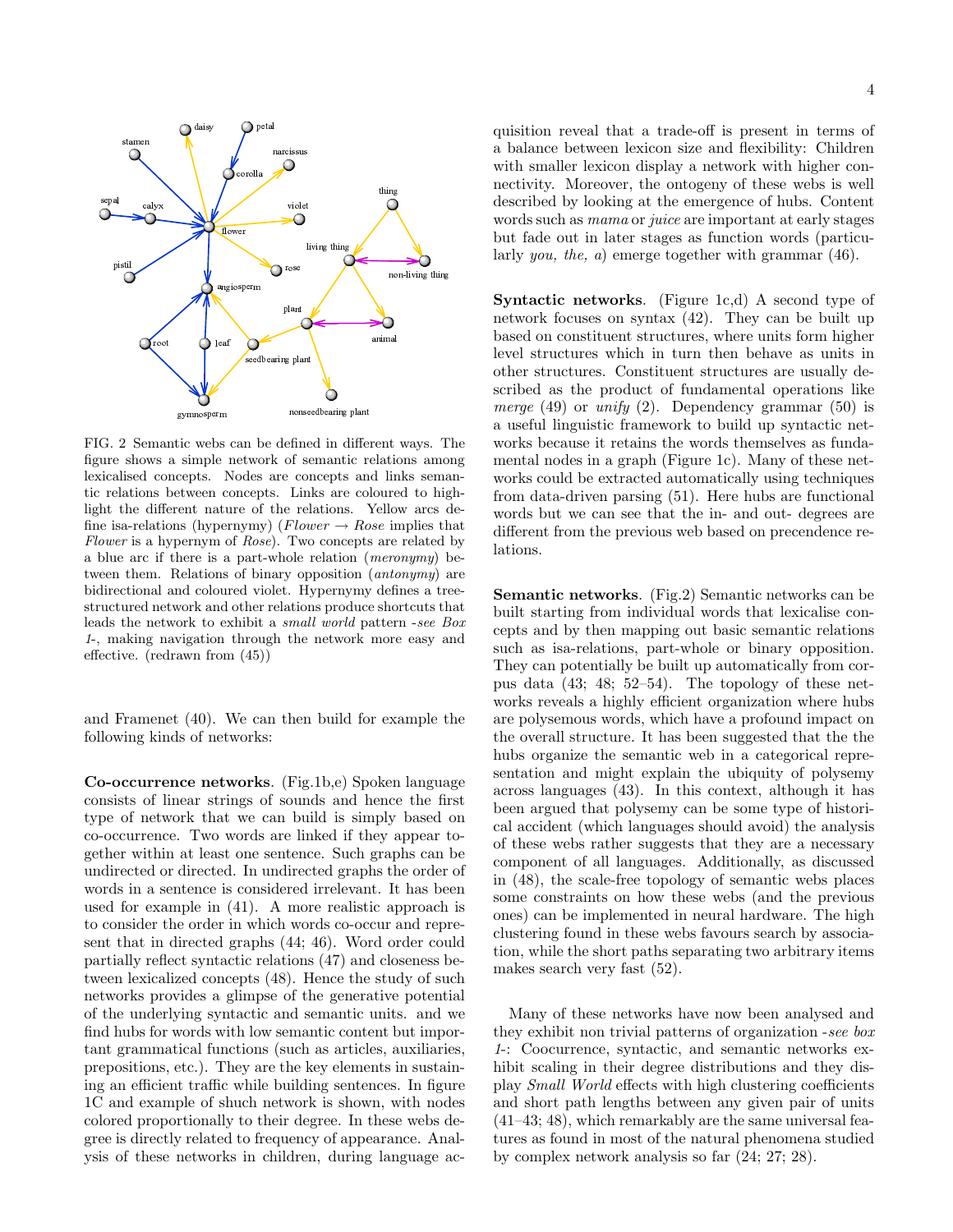|                        | Co-occurrence networks          | Syntactic Networks            | Semantic Networks             |
|------------------------|---------------------------------|-------------------------------|-------------------------------|
| <b>Size</b>            | $N \sim 10^3 - 10^6$            | $N \sim 10^3 - 10^4$          | $N \sim 10^4 - 10^5$          |
| Average degree         | $k > \sim 4-8$                  | $\langle k \rangle \sim 5-10$ | $k > 2 - 4$                   |
| Link relation          | Precedence                      | Syntactic dependence          | Word-word association         |
| Functional meaning     | Sentence production             | Grammar architecture          | Psycholinguistic web          |
| Path length            | $d \sim 3-4$                    | $d \sim 3.5$                  | $d \sim 3-7$                  |
| Clustering             | $C/C_{rand} \sim 10^3$          | $C/C_{rand} \sim 10^3$        | $C/C_{rand} \sim 10^2$        |
| Link distribution      | SF, $\gamma \sim 2.2 - 2.4$     | SF, $\gamma \sim 2.2$         | SF, $\gamma \sim 3$           |
| <b>Hubs</b>            | Words with low semantic content | functional words              | Polysemous words              |
| Effect of hub deletion | Loss of optimal navigation      | Articulation loss             | Loss of conceptual plasticity |

TABLE I Statistical universals in language networks. The data shown are based on different studies involving different corpuses and different languages (41–44; 48). The small world character of the webs appears reflected in the short path lengths and the high clustering. Here we compare the value of  $C$  with the one expected from a purely random graph  $C_{rand}$ . The resulting fraction  $C/C_{rand}$  indicates that the observed clustering is orders of magnitude larger than expected from random.



FIG. 3 Scaling laws in language webs. Here three different corpuses have been used and the co-occurrence networks have been analysed for: (a) basque, (b) english and (c) russian. Specifically, we computed the degree distribution  $P(k)$  (box 1) and in order to smooth the fluctuations the cumulative distribution has been used, being defined as  $P_>(k) = \sum_{j>k} P(j)$ . Each corpus has  $10^4$  lines of text. Although some differences exist (44), their global patterns are rather similar, thus suggesting common principles of organization.

This is highly relevant for two reasons. First it shows that language networks indeed exhibit certain significant statistical properties, confirming the discovery of a new type of universals in human languages similar to the universals found in (statistical) physics. Second, it strengthens the case that these statistical properties are a consequence of universal laws governing all types of evolving networks, independent of the specific cognitive and social processes that generate them. In the next section, we explore this topic further.

## III. NETWORK GROWTH AND EVOLUTION

What could the structural principles for language networks be? Language networks are clearly shaped at two different scales (at least). The first is linked to language acquisition by individuals, and the second to its emer-



FIG. 4 Defining a bipartite graph of word-meaning association. A set of words (signals) W is linked to a set  $R$  of objects of reference. Here some words are connected to a single object  $(W_1, W_2, W_4)$  and other are polysemous  $(W_3)$ . Some objects are linked to more than one word:  $W_1$  and  $W_2$  are thus synonyms.

gence within human populations. The ontogeny of language is strongly tied to underlying cognitive potentials in the developing child. But it is also a product of the exposure of individuals to normal language use (without formal training). On the other hand, the child (or adult) is not isolated from other speakers. The emergence and constant change in language needs to be understood in terms of a collective phenomenon (32) with continuous alignment of speakers and hearer to each other's language conventions and ways of viewing the world (33). Although the two previous views seem in conflict, they are actually complementary. It depends on what level of observation is considered. Without a social context in which a given language is sustained through invention, learning and consensus, no complex language develops. But unless a minimal neural substrate is present, it is not possible for language users to participate in this process.

The next question is: What is the nature of the shaping that affects the statistical properties of network growth? This question is still wide open and some successful ap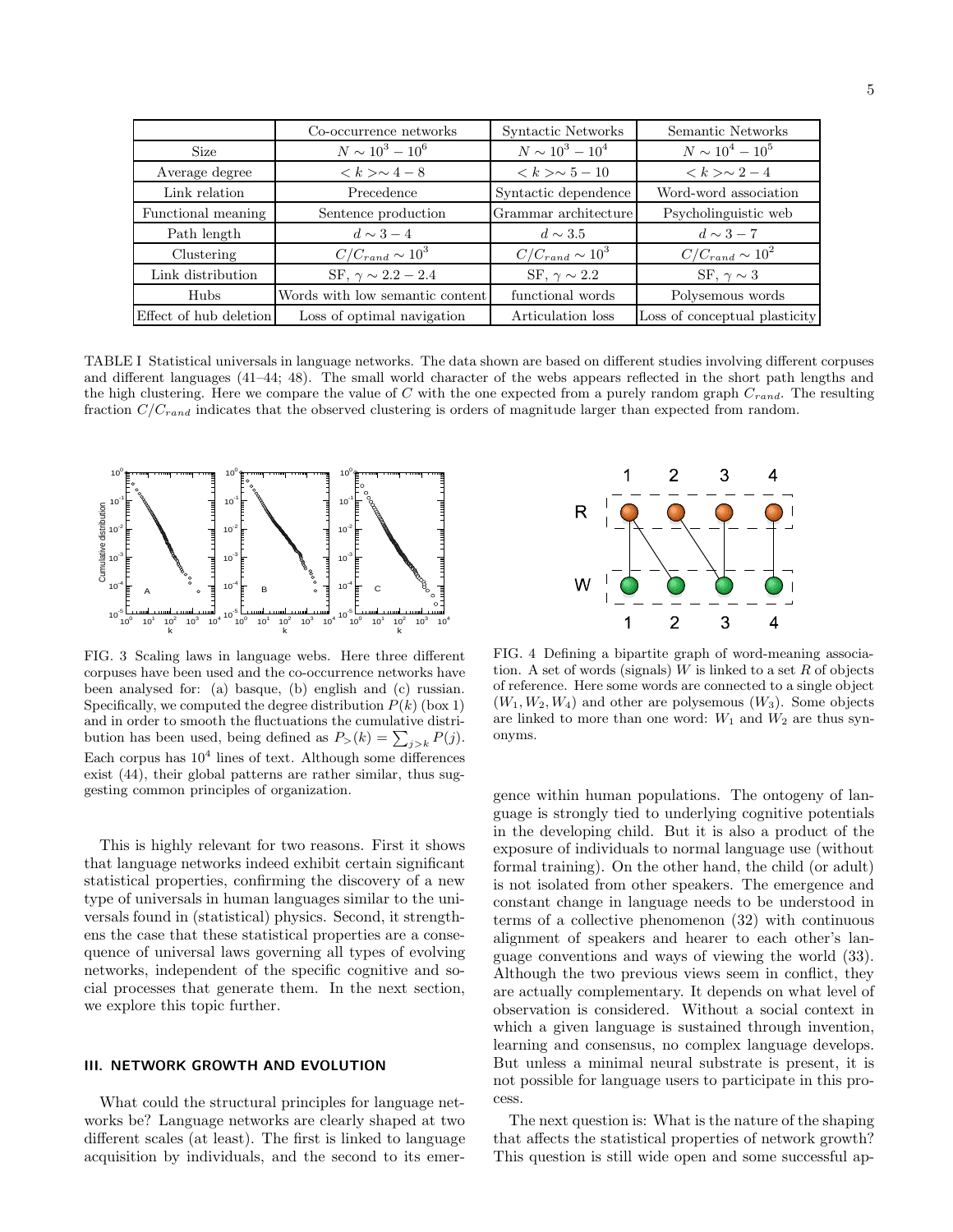proaches based on simple rules of network growth have been presented (48; 55). An interesting approach, based on constraints operating on communication and coding, can be defined in terms of two forces: one that pushes towards communicative success, and another one that pushes towards least effort, a principle already used by Zipf (5) and Simon (56). The first step is to define idealised simpler models of communicative interactions in the form of language games (57), possibly instantiated in embodied agents (58). In the simplest language game (usually called the Naming Game) a mapping between signals (words) and objects of reference is maintained by each agent (Box 2). This map defines a bipartite network (Fig.4). The most successful communication arises obviously when the individual lexicons take the form of the same one-to-one mapping between names and objects. Many simulations and theoretical investigations have now shown that this state can be rapidly reached when agents attempt to optimize their mutual understanding and adjust weights between signals and objects (37).

# Box 2. Word-meaning association networks for Naming Games

Let us consider an external world defined as a finite set of  $m$  objects of reference (i. e. meanings):

$$
\mathbf{R} = \{R_1, ..., R_i, ..., R_m\} \tag{1}
$$

and the previous set words (signals) now used to label them  $\mathbf{W} = \{W_i\}$ . If a word  $w_i$  is used to name a given object of reference  $R_j$ , then a link will be established between both. Let us call  $A = (a_{ij})$  the matrix connecting them, where  $1 \leq i \leq n$  and  $1 \leq$  $j \leq m$ . Here  $a_{ij} = 1$  if the word  $a_i$  is used to refer to  $r_i$  and zero otherwise. A graph is then obtained, the so called lexical matrix, including the two types of elements (words and meanings) and their links. This is known as a *bipartite* graph. An example of such graph is shown in figure 3 where A reads:

$$
A = \begin{pmatrix} 1 & 1 & 0 & 0 \\ 0 & 0 & 1 & 0 \\ 0 & 0 & 1 & 0 \\ 0 & 0 & 0 & 1 \end{pmatrix}
$$
 (2)

This matrix enables the computation of all relevant quantities concerning graph structure.

Next, we not only consider communicative success but also the cost of communication between hearer and speaker in order to connect lexical matrices as studied in language games with the kind of statistical regularities made visible by language network analysis. As noted by George Zipf the conflict between speaker and hearer might be explained by a lexical tradeoff which he named the principle of least effort (5). This principle can be made explicit using the lexical matrix, when the relative efforts of the hearer and the speaker are properly defined ((13). If we indicate by  $E_s$  and  $E_h$  the speaker and hearer's efforts, respectively, it is possible to assign a weight to their relative contribution by means of a linear function:

$$
\Omega(\lambda) = \lambda E_s + (1 - \lambda) E_h \tag{3}
$$

where  $0 < \lambda < 1$  is a parameter. Effort is defined in terms of information theoretic measures (59). For  $E_s$ , the number of different words in the lexicon can be used (the signal entropy), whereas for  $E_h$ , the ambiguity for the hearer. The minimal effort for the speaker is obtained when a single word refers to many objects (Fig.4a) but this is maximal effort for the hearer (most ambiguous lexical network). The opposite case is indicated in Fig.4c. It provides minimal effort for the hearer, because the speaker is using one word for each object, but that means maximal effort for the speaker.

By tuning  $\lambda$ , we can move from one case to the other. What happens in between? Interestingly, a sharp change occurs at some intermediate  $\lambda_c$  value, where we observe a rapid shift from no-communication to one-to-one networks. This is a phase transition similar to the ones found in physics. At this phase transition (Fig.4b) we recover several quantitative traits of human language. The first is Zipf's law: if we map the number of links of a word to its frequency (as it occurs in real language) the previous scaling relation is recovered at close to the critical  $\lambda_c$  point. Such emergence of scaling close to critical points shares a number of characteristics with scenarios observed in physical systems under conflicting forces (19). An additional finding is that the bipartite graph with a word frequency distribution following Zipf's law can also impose strong constraints on syntactic networks (60; 61). It is worth mentioning that the presence of a gap has immediate consequences for understanding the origins of the unique character of human language compared to other species: a complexity gap in the patterning of word interactions would be required should be overcome in order to achieve symbolic reference.

## IV. DISCUSSION

This article argued that there are statistical universals in language networks, which are similar to the features found in other 'scale free' networks arising in physics, biology and the social sciences. This observation is very exciting from two points of view. First, it points to new types of universal features of language, which do not focus on properties of the elements in language inventories as the traditional study of universals (e.g. phoneme inventories or word order patterns in sentences) but rather on statistical properties. Second, the pervasive nature of these network features suggests that language must be subject to the same sort of self-organization dynamics than other natural and social systems and so it makes sense to investigate whether the general laws governing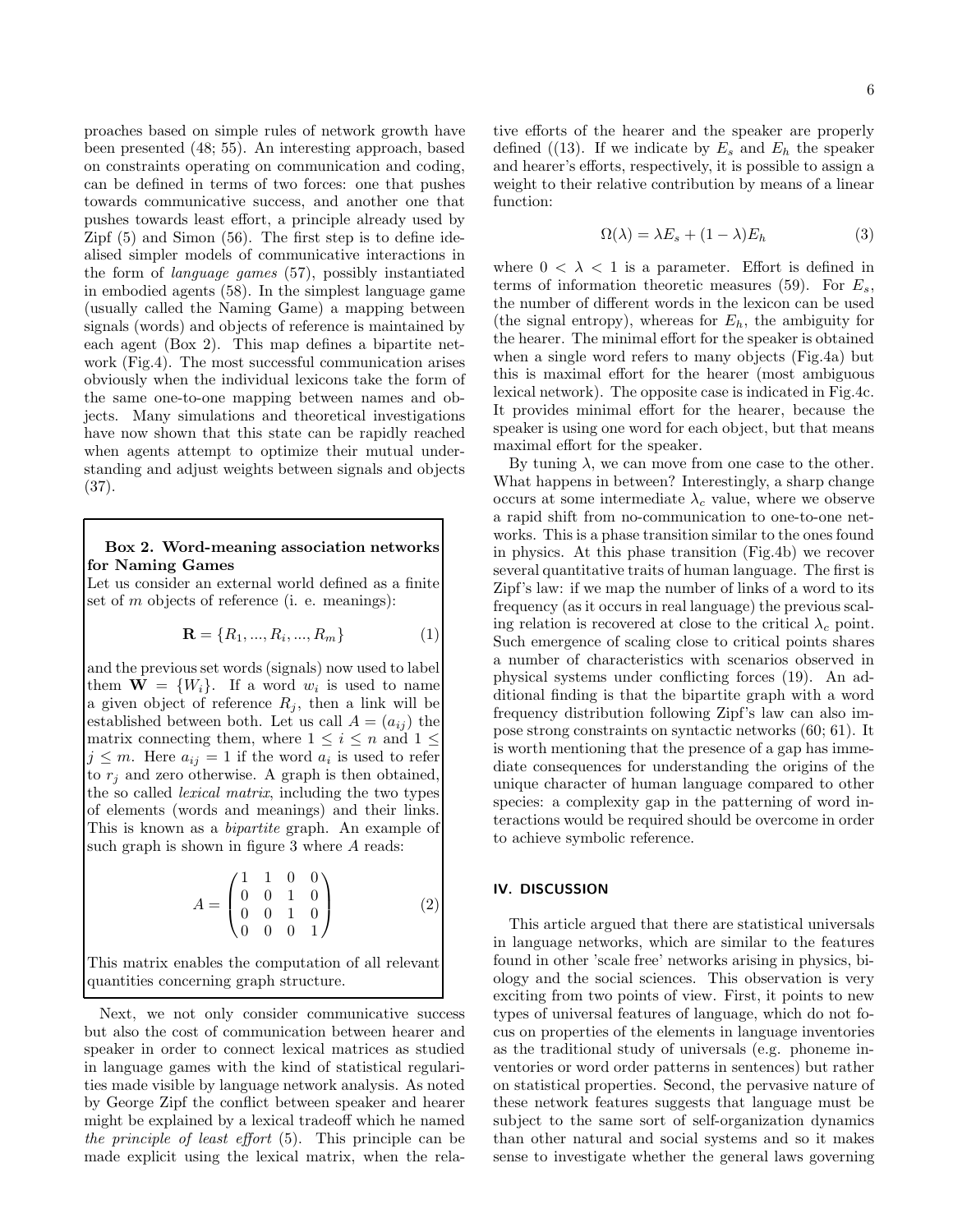

FIG. 5 Bipartite networks of word-meaning interactions in a least effort model of language networks. Here the size of the words is related to their use. As the effort of the speaker  $E_s$ increases (from left to right) more words are required to refer to objects. In (a) a low  $E_s$  implies a few words being used (with a high effort for the hearer) whereas in (c) a one-to-one signal-object association is obtained, with high  $E_s$ . At some intermediate, critical point (b) a transition occurs between both extremes, in which the frequency of word use follows Zipf's law (see text) and polysemy is present but limited to a small number of words. For clarity, isolated or rare words are drawn with a fixed size, although they should have a very small (or zero) radius.

complex dynamical systems apply to language as well and what aspects of language they can explain. We briefly discussed an example of such an effort for the most simplest form of language, namely names for objects.

The study of language networks and the identification of their universal statistical properties provides an tentative integrative picture. The previous networks are not isolated: In figure 6 we summarize some of the key relations, in which language networks define a given scale within a community of interacting individuals. The changes in lexicon and grammar through time are tied to social changes. A common language is displayed by any community of speakers, but it is far from a stable entity. Semantic and syntactic relations are at the basis of sentence production and they result from evolutionary and social constraints. Although we have a limited picture of possible evolutionary paths, the presence of language universals and the use of mathematical models can help elucidate them. On the other hand, the ontogeny of these networks offers an additional information that can also help distinguishing the components affecting the emergence of human language and the role played by genetic versus cultural influences.

The explanation of universal statistical network features is even more in its infancy. There are several reasons for this. First of all the explanation of these features generally requires that we understand the forces that are active in the building of the networks. This means that we must adopt an evolutionary point of view in the study of language, which contrasts with the dominating structuralist trend in the 20th century focusing only on the synchronic description of language. Second we must develop more complex models of the cognitive processes that underly the creation, maintenance, and transmission of language networks. The example discussed earlier

argued that there are two basic forces at work: maximizing communicative success and expressive power while minimizing effort required, but the translation of these forces into concrete cognitive models and their effect for the explanation of the more complex aspects of language, in particular grammar, is to a large extend open. Third, in many biological systems, the general laws governing complex adaptive systems not only act as limiting forces, but also as forces leading to the emergence of complex and ordered structures (18). This fascinating hypothesis still remains to be examined seriously for the case of language evolution.

Although we believe that the application of network analysis to the study of language has an enormous potential, it is also worthwhile to point out the limits. First of all, there are other types of universal trends in language which cannot be explained by this approach, either because they are not related to statistical features of language networks or because they are due to the other causal factors discussed in the introduction: human embodiment, the nature of the tasks for which language is used, or historical contingencies and family relations between languages. Second, as Herbert Simon already argued (56) p.440, the ubiquity of certain statistical distributions, such as Zipf's law, and the many mechanisms that can generate them means that they do not completely capture the fine-grained uniqueness of language.

Clearly, the study of language dynamics and evolution needs to be a highly multidisciplinary effort (62). We have proposed a framework of study that helps to understand the global dynamics of language and brings language closer to many other complex systems found in nature, but much remains to be done and many disciplines within cognitive science will have to contribute.

## Box 4. Questions for future research

How do language networks grow through language acquisition?

Are there statistical differences among networks for different languages?

Can a typology of languages be constructed where the genealogical relations are reflected in network features?

How do general principles discovered in statistical physics play a role in the topology of language networks?

Can artificial communities of agents develop languages with scale-free network structures?

How are language networks modified through aging and brain damage?

Is there a link between cortical maps involved in language and observed language networks?

#### Acknowledgments

The authors would like to thank the members of the Complex Systems Lab for useful discussions. RVS and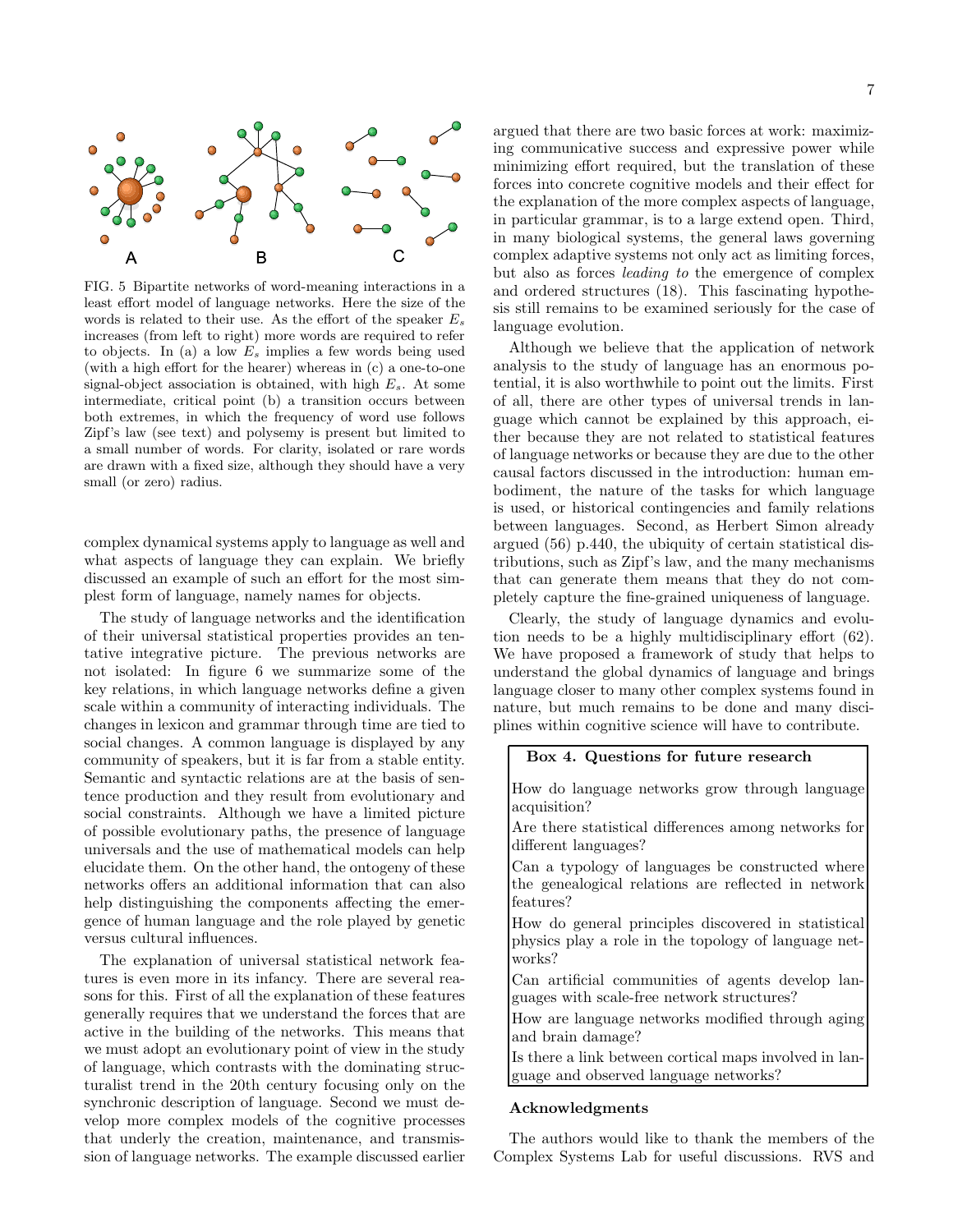

FIG. 6 The network of language networks. The three classes of language networks are indicated here, together with their links. They are all embedded within embodied systems belonging themselves to a social network. The graph shown here is thus a feedback system in which networks of word interactions and sentence production shape, and are shaped by, the underlying system of communicating agents. Different constraints operate at different levels. Additionally, a full understanding of how syntactic and semantic networks emerge requires an exploration of their ontogeny and phylogeny.

BCM thank Murray Gell-Mann, David Krakauer, Eric D. Smith, Constantino Tsallis for useful discussions on language structure and evolution. This work has been supported by grants FIS2004-0542, IST-FET ECAGENTS project of the European Community founded under EU R&D contract 011940, IST-FET DELIS project under EU R&D contract 001907, by the Santa Fe Institute and the Sony Computer Science Laboratory.

## References

- [1] Hauser, M.D., Chomsky, N. and Fitch, W.T. (2002). The faculty of language: what is it, who has it,and how did it evolve? Science 298, 1569-1579.
- [2] Jackendoff, R. (1999) Possible stages in the evolution of the language capacity. Trends Cogn. Sci. 3(7), 272–279.
- [3] Maynard-Smith, J. and Szathmàry, E. (1995) The major transitions in evolution. Oxford U. Press, Oxford.
- [4] Greenberg J.H. (1963)Universals of Language. MIT Press. Cambridge, Ma.
- [5] Zipf, G.K. (1949) Human Behavior and the Principle of Least-Effort. Addison-Wesley, Cambridge, MA.
- [6] Peter Ladefoged & Ian Maddieson (1996). The sounds of the world's languages. Blackwell. UK
- [7] Pinker, S. and P. Bloom (1990) Natural language and natural selection. Behav. Brain Sci. 13, 707-784.
- [8] Chomsky, N. (2002) Interview on minimalism. In: On Nature and Language, Belletti, A. and Rizzi, Luigi (Editors) Cambridge University Press, New York.
- [9] Chomsky, N. 2000. Minimalist inquiries: the framework. In Roger Martin, David Michaels, and Juan Uriagereka, eds., Step by step: essays on minimalist syntax in honor of Howard Lasnik, pp. 89-155. MIT Press. Cambridge, Mass.
- [10] Piatelli-Palmarini, M. and Uriagereka, J. (2004) The immune syntax: the evolution of the language virus. In: Lyle Jenkins, ed, Variation and Universals in Biolinguistics, pp. 341–377. Elsevier.
- [11] Newport, E. L. (1990). Maturational constraints on language learning. Cogn. Sci. 14: 11-28.
- [12] Steels, L. (2005) The emergence and evolution of linguistic structure: from lexical to grammatical communication systems. Connection Sci. 17(3-4), 213–230.
- [13] Ferrer i Cancho, R. and Solé, R. V. (2003) Least effort and the origins of scaling in human language. Procs. Natl. Acad. Sci. USA 100, 788-791
- [14] Kirby, S. and Hurford, J. (1997) Learning, culture and evolution in the origin of linguistic constraints. In P. Husbands and I. Harvey, editors, ECAL97, pages 493–502. MIT Press.
- [15] Nowak, M. A., Plotkin, J. B. & Krakauer, D. C., 1999. The Evolutionary Language Game, J. Theor. Biol. 200, 147-162.
- [16] Greenberg, Joseph H. (2002) Indo-European and its Closest Relatives: the Eurasiatic Language Family Volume I and II. Stanford University Press, Stanford.
- [17] Prigogine, I. and Nicolis, G. (1977) Self-Organization in Non-Equilibrium Systems: From Dissipative Structures to Order Through Fluctuation. J. Wiley & Sons, New York
- [18] Kaufman, S. (1993) The Origins of Order: Self-Organization and Selection in Evolution Oxford Univer-